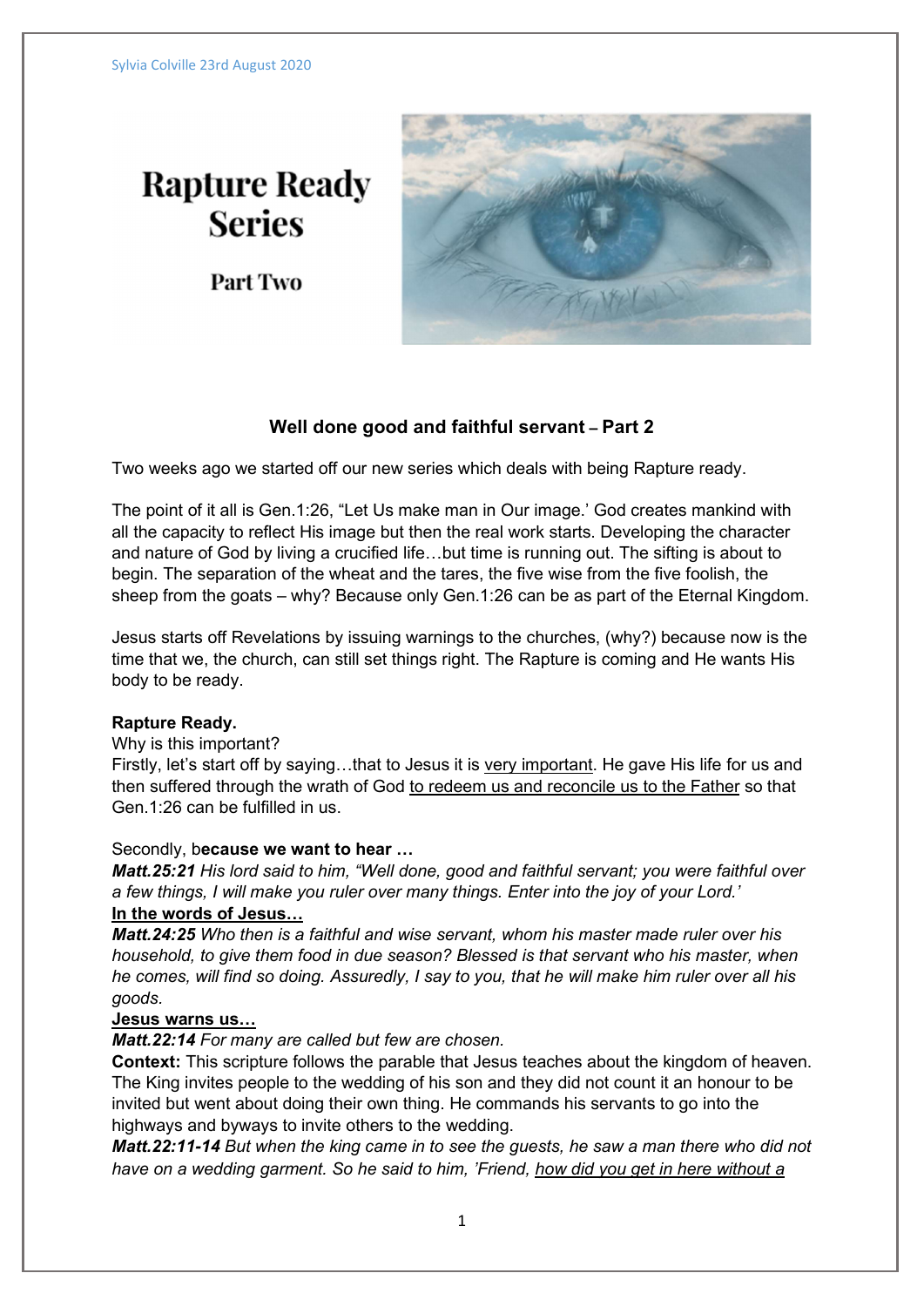wedding garment?' And he was speechless. Then the king said to his servants, 'Bind him hand and foot, take him away, and cast him into outer darkness; there will be weeping and gnashing of teeth.' For many are called (Kletos – meaning calling forth, invited), but few are chosen (Eklektos – meaning picked out, favourite)".

Isaiah 61:10 I will greatly rejoice in the Lord, my soul shall be joyful in my God; for He has clothed me with the garments of salvation, He has covered me with the robe of righteousness, As a bridegroom decks himself with ornaments, and as a bride adorns herself with her jewels.

In Rev.3:15-18 Jesus warns the Laodician Church (the Lukewarm Church). I know your works that you are neither cold nor hot. I could wish you were cold or hot. So then, because you are lukewarm, and neither cold nor hot, I will vomit you out of my mouth. Because you say, "I am rich, have become wealthy, and have need of nothing, and do not know that you are wretched, miserable, poor, blind, and naked. I counsel you to buy from Me gold refined in fire, that you may be rich; and white garments, that you may be clothed, that the shame of your nakedness may not be revealed; and anoint your eyes with eye salve, that you may see.

The Lukewarm Church is completely satisfied with their own success and are unaware that they have completely missed the point of this life.

Gold refined in fire in the fire of Affliction.

Psalm 66:10-12 For You, O God, have tested us; You have refined us as silver is refined. You brought us into the net; You laid affliction on our backs. You have caused men to ride over our heads; We went through fire and through water; **BUT You brought us out to rich** fulfilment.

Isaiah 48:10-11 Behold, I have refined you, but not as silver; I have refined you in the furnace of affliction.

**Daniel 11:35** And some of those with understanding shall fall, (why?) to refine them, purify them, and make them white, until the time of the end; because it is still for the appointed time.

Daniel 12:10 Many shall be purified, made white, and refined, but the wicked shall do wickedly; and none of the wicked shall understand, but the wise shall understand.

Zech.13:9 I will bring the one third through the fire, will refine them as silver is refined, and test them as gold is tested, they will call on My name, and I will answer them. I will say, 'This is My people,' and each one will say, 'This is my God.'

Mal.3:3 He will sit as a refiner and a purifier of silver; He will purify the sons of Levi (the priests) and purge them as gold and silver. That they may offer to the Lord an offering in righteousness.

Rev.1:5-6. And from Jesus Christ, the faithful witness, the firstborn from the dead, and the ruler over the kings of the earth. To Him who loved us and washed us from our sins in His blood, and has made us kings and priests to His God and Father, to Him be the glory and dominion forever and ever. Amen.

Every time you die to yourself in order to obey, you are being refined as gold.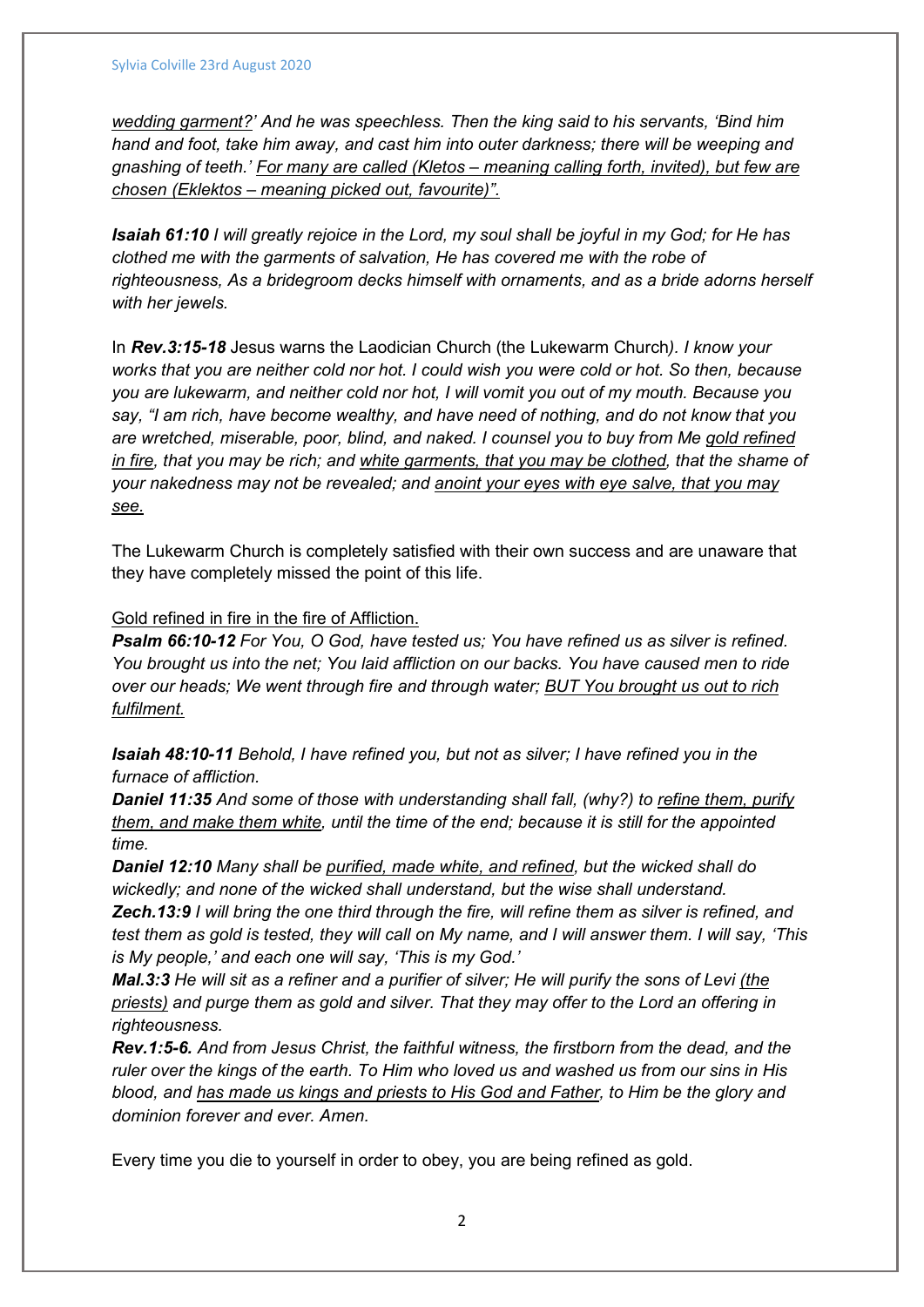#### White Garments.

Rev.3:4-5 Jesus is speaking to the Church in Sardis (The Dead church) You have a few names in Sardis who have not defiled their garments; and they shall walk with Me in white, for they are worthy. He who overcomes, shall be clothed in white garments, and I will NOT blot out his name from the Book of Life; but I will confess his name before My father and before His angels.

Rev.6:9-11 When He (Jesus) opened the fifth seal, I saw under the altar the souls of those who had been slain for the word of God and for the testimony which they held. And they cried out, with a loud voice, saying, ''How long, O Lord, holy and true, until You judge and avenge our blood on those who dwell on the earth?' Then a white robe was given to each of them; and it was said to them that they should rest a little while longer, until the number of their fellow servants and their brethren, who would be killed as they were, was completed.

These are the first lot of martyrs from the first three and a half years of the Tribulation. Note in the NKJV – After the rapture, there will be those who realise that the believers were right and that Jesus Christ is the only Saviour and they will accept His salvation. They will preach the gospel, and many people will be saved because of their testimony. However, they will also face great persecution.

Rev.7:9-15 After these I looked, and behold, a great multitude which no one could number, of all nations, tribes, peoples and tongues, standing before the throne and before the Lamb, clothed with white robes, with palm branches in their hands and crying out with a loud voice, saying, 'Salvation belongs to our God who sits on the throne, and to the Lamb!' V13 Then one of the elders answered, saying to me, 'Who are these arrayed in white robes, and where did they come from?' And I said to him, 'Sir, you know.' So he said to me, 'These are the ones who came out of the great tribulation (the second 3  $\frac{1}{2}$  years of the tribulation), and washed their robes and made them white (how?) in the blood of the Lamb. Therefore they are before the throne of God, and serve Him day and night in His temple. And He who sits on the throne will dwell among them.'

In Rev.19:7-8 Let us be glad and rejoice and give Him glory, for the marriage of the Lamb has come, and His wife has made herself ready. And to her it was granted to be arrayed in fine linen, clean and bright, for the fine linen is the righteous acts of the saints.

What would be the righteous acts of the saints? Obeying the will of the Father. I believe the garment in this parable represents the robe of righteousness that the Lord Jesus Christ provided for us through His death *(Isaiah 61:10)* and unlike the disrespectful guest, we must be careful not to disrespect this blood bought gift. Let us make sure that we do all we can to be ready and our robe undefiled.

#### Why am I belabouring all of this?

Matt.7:13 Enter by the narrow gate; for wide is the gate and broad is the way that leads to destruction, and there are many who go in by it.

For a very large portion of the church, Christianity is about going to church, singing some beautiful and moving songs, enjoying the presence of God, hearing a nice message, then